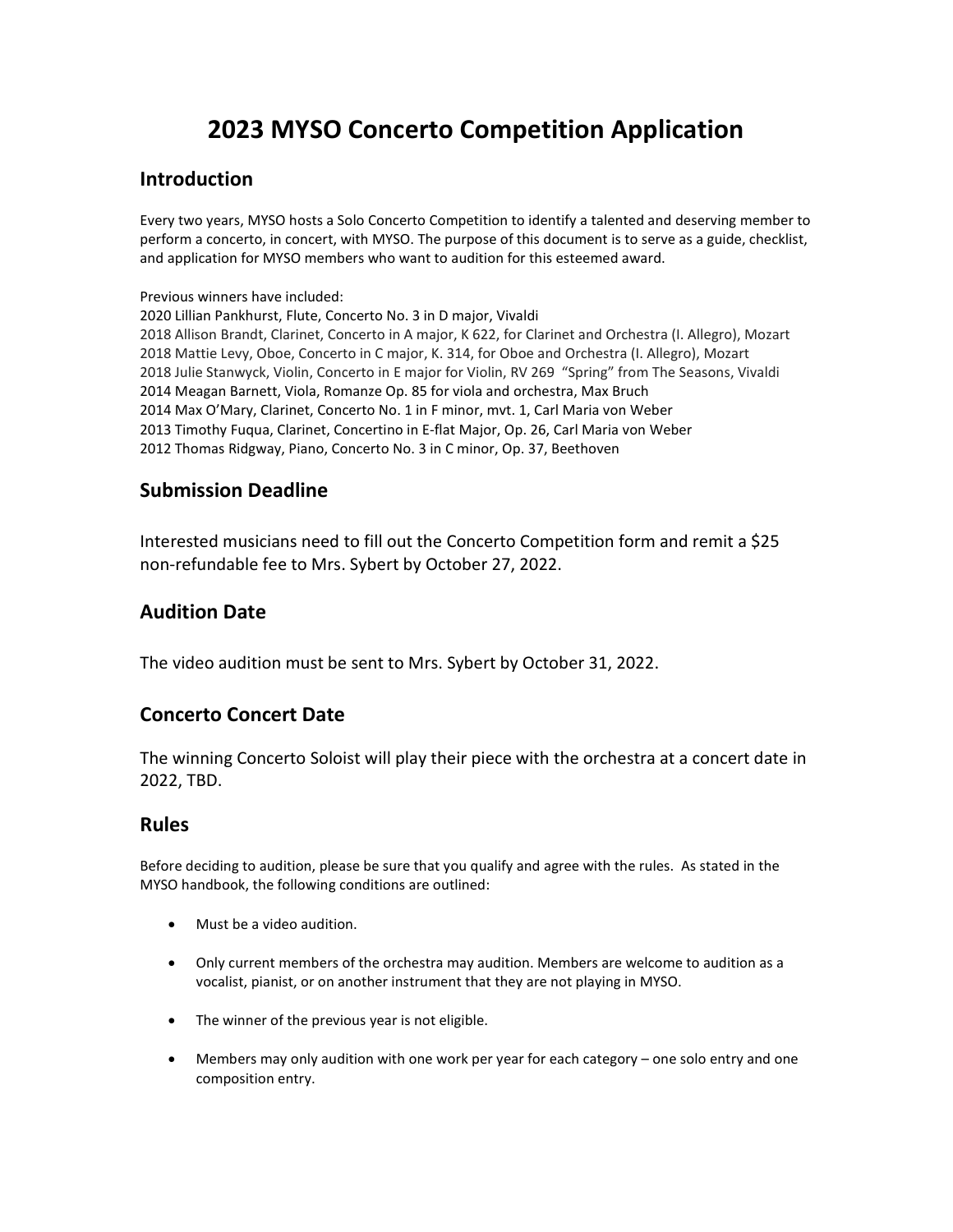- Membership fees to the orchestra must be paid in full before the audition.
- Musicians must remit a \$25 non-refundable audition fee one week prior to audition deadline.
- Auditioning does not guarantee a concert performance with MYSO. In rare cases, the adjudication panel may not choose a winner.

#### Concerto Requirements

- The concerto must be pre-approved by the Music director prior to the audition and before submitting the audition form. The pre-approval request can be asked in person or sent via email to Mysoexecutivedirector@gmail.com.
- The composition must have an orchestral accompaniment. Please note that if the piece is not currently in the MYSO music library and the rental fee is more than \$250.00 it will be the obligation of the Concerto winner to cover the difference for the rental.
- If selected, the soloist must memorize the piece for the final concert performance.

# Audition Tips

Although an accompanist is not required for the audition, it is highly recommended. Please note that you will be responsible for compensating the accompanist.

For the audition, dress comfortably, but appropriately. Wearing cut-offs, flip-flops, or t-shirts with slogans can be distracting. Always remember that you want the judges to focus on your playing and not your clothing. In all audition and interview situations, first-impressions are very important!

Email a PDF of your music for the judging process.

#### **Checklist**

Concerto Approved by Music Director \_\_\_\_\_\_\_\_

Audition Form Completed \_\_\_\_\_\_\_\_

Non-Refundable \$25 Fee \_\_\_\_\_\_\_\_